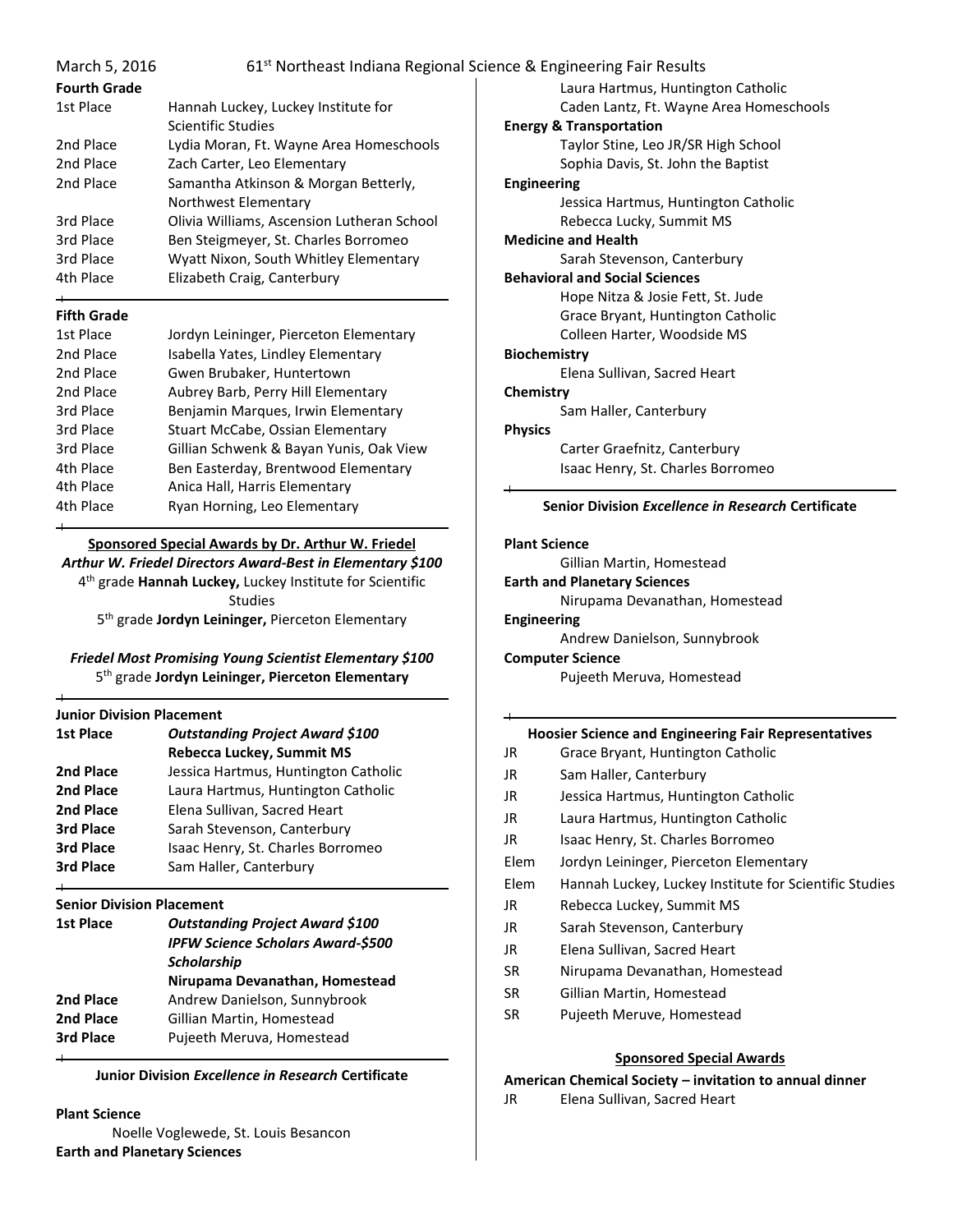|              | March 5, 2016<br>61 <sup>st</sup> Northeast Indiana Regional Science & Engineering Fair Results |           |                                                             |
|--------------|-------------------------------------------------------------------------------------------------|-----------|-------------------------------------------------------------|
|              | David W. Ford STEM Award -\$100-\$150 award & gift                                              |           |                                                             |
| JR           | Jessica Hartmus, Huntington Catholic                                                            |           | Science and Regulatory Consultants (SRC) - \$25-\$75 award  |
| <b>SR</b>    | Pujeeth Meruva, Homestead                                                                       | Elem      | Isabella Yates, Lindley Elementary                          |
|              |                                                                                                 | JR        | Elena Sullivan, Sacred Heart                                |
|              | Fort Wayne Children's Zoo Healthy Planet Award-\$50 gift                                        | <b>SR</b> | Gillian Martin, Homestead                                   |
| cert<br>Elem | Isabella Yates, Lindley Elementary                                                              |           | Society of Manufacturing Engineers, FW Chapter 56-\$25-\$50 |
|              |                                                                                                 | award     |                                                             |
|              | Fort Wayne City Utilities Water Resources Award-plaque                                          | Elem      | Yasmine Bolanos, Price Elementary                           |
| Elem         | David Anderson, Wawasee MS                                                                      | Elem      | Elizabeth Dreibelbis, Churbusco Elementary                  |
| JR           | Sam Haller, Canterbury                                                                          | Elem      | Anica Hall, Harris Elementary                               |
| SR           | Nirupama Devanathan, Homestead                                                                  | Elem      | Hannah Luckey, Luckey Institute for Scientific Studies      |
|              |                                                                                                 | Elem      | Cameron Overman, Arlington Elementary                       |
|              | Fox Island Alliance - \$25-\$50 award & membership                                              | Elem      | Olivia Williams, Ascension Lutheran School                  |
| $1st$ SR     | Nirupama Devanathan, Homestead                                                                  | JR.       | Jessica Hartmus, Huntington Catholic                        |
| $1st$ JR     | Sam Haller, Canterbury                                                                          | SR        | Andrew Danielson, Sunnybrook                                |
|              | 1 <sup>st</sup> Elem Isabella Yates, Lindley Elementary                                         |           |                                                             |
| $2nd$ JR     | Zeah Merritt, Towles New Tech                                                                   |           | TekVenture Maker Awards - \$25 award, membership,           |
|              | 2 <sup>nd</sup> Elem Kyrstin Visocky, Most Precious Blood                                       | workshop  |                                                             |
|              |                                                                                                 | JR        | Landon Keiffer & Logan Rolfson, St. Joe-St. Elizabeth       |
|              | Huntington University - \$50 award                                                              | JR        | Grace Salzer, St. Charles Borromeo                          |
| SR           | Nirupama Devanathan, Homestead                                                                  | $\div$    |                                                             |
| SR           | Pujeeth Meruva, Homestead                                                                       |           | <b>International ISEF Awards</b>                            |
| JR           | Jessica Hartmus, Huntington Catholic                                                            |           | American Meteorological Society - certificate               |
| JR           | Hope Nitza & Josie Fett, St. Jude                                                               | JR.       | Laura Hartmus, Huntington Catholic                          |
|              |                                                                                                 | JR        | Zeah Merritt, Towles New Tech                               |
|              | Institute of Electrical & Electronic Engineers (IEEE) \$50-\$100                                |           |                                                             |
| award        |                                                                                                 |           | American Psychological Association - certificate            |
|              | 1st Elem Hannah Luckey, Luckey Institute for Scientific Studies                                 | JR        | Grace Bryant, Huntington Catholic                           |
| $2nd$ JR     | Landon Keiffer & Logan Rolfson, St. Joe-St. Elizabeth                                           |           |                                                             |
| $2nd$ SR     | Andrew Danielson, Sunnybrook                                                                    |           | ASM Materials Education Foundation - certificate            |
|              |                                                                                                 | JR        | Rebecca Luckey, Summit MS                                   |
|              | IPFW Department of Psychology - \$25 award                                                      |           |                                                             |
| JR           | Grace Bryant, Huntington Catholic                                                               |           | ASU Sustainable Award - certificate & chance to win trip to |
|              |                                                                                                 |           | <b>AZ Sustainability Solutions Festival</b>                 |
|              | IPFW Faculty Tribute Award for Creativity - \$50 award                                          | SR        | Nirupama Devanathan, Homestead                              |
| Elem         | Wyatt Nixon, South Whitley Elementary                                                           |           |                                                             |
|              |                                                                                                 |           | Association for Women in Geosciences - certificate          |
|              | Isaac Knapp District Dental Society - \$50 award                                                | JR.       | Laura Hartmus, Huntington Catholic                          |
| Elem         | Jenna Hesting, Coesse School                                                                    |           |                                                             |
|              |                                                                                                 |           | <b>Broadcom MASTERS - Junior Division only</b>              |
|              | Little River Wetlands Project - \$25 award & membership                                         |           | Jessica Hartmus, Huntington Catholic                        |
| Elem         | David Anderson, Wawasee MS                                                                      |           | Laura Hartmus, Huntington Catholic                          |
| Elem         | Easton Egts, Lafayette Meadows                                                                  |           | Rebecca Luckey, Summit MS                                   |
| SR           | Nirupama Devanathan, Homestead                                                                  |           | Elena Sullivan, Sacred Heart                                |
|              |                                                                                                 |           | INTEL Excellence in Computer Science - \$200 award          |
|              | Northeast Indiana Veterinary Medical Assoc. - \$100-\$125                                       | <b>SR</b> | Pujeeth Meruva, Homestead                                   |
| award        |                                                                                                 |           |                                                             |
| Elem         | Jordyn Leininger, Pierceton Elementary                                                          |           | <b>NOAA</b> - certificate                                   |
| Elem         | Eastyn Egts, Lafayette Meadows                                                                  | JR        | Caden Lantz, Fort Wayne Area Homeschools                    |
| Elem         | Gretchen Reagin, Arlington Elementary                                                           |           |                                                             |
| Elem         | Kyrstin Visocky, Most Precious Blood                                                            |           | <b>Ricoh Corporation- certificate</b>                       |
|              |                                                                                                 | JR        | Zeah Merritt, Towles New Tech                               |
|              | Purdue University School of Agriculture -\$50 award                                             |           |                                                             |
| Elem         | Jordyn Leininger, Pierceton Elementary                                                          |           | <b>Stockholm Junior Water Prize</b>                         |
| JR           | Noelle Voglewede, St. Louis Besancon                                                            | SR        | Nirupama Devanathan                                         |
|              |                                                                                                 |           |                                                             |
| SR           | Nirupama Devanathan, Homestead                                                                  |           |                                                             |